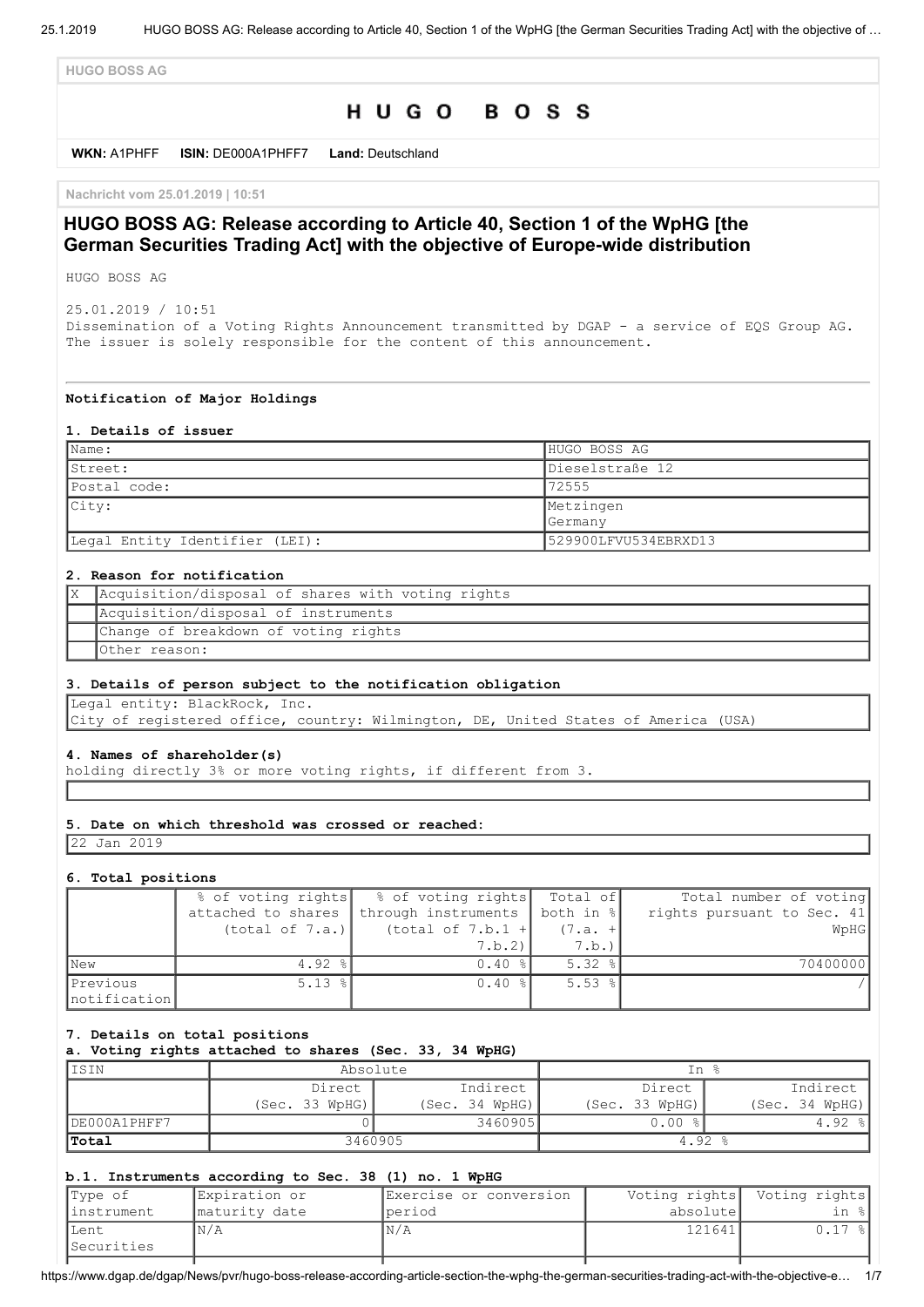|                                                    |                                                                | Total                                                                                                                                                                                                                                                                                |                                                                           | 121641        | $0.17$ $  $                                   |
|----------------------------------------------------|----------------------------------------------------------------|--------------------------------------------------------------------------------------------------------------------------------------------------------------------------------------------------------------------------------------------------------------------------------------|---------------------------------------------------------------------------|---------------|-----------------------------------------------|
|                                                    |                                                                | b.2. Instruments according to Sec. 38 (1) no. 2 WpHG                                                                                                                                                                                                                                 |                                                                           |               |                                               |
| Type of                                            | Expiration or                                                  | Exercise or                                                                                                                                                                                                                                                                          | Cash or physical                                                          | Voting rights | Voting                                        |
| instrument                                         | maturity date                                                  | conversion period                                                                                                                                                                                                                                                                    | settlement                                                                |               | absolute rights in $%$                        |
| Contract for<br>Difference                         | N/A                                                            | N/A                                                                                                                                                                                                                                                                                  | Cash                                                                      |               | 160124<br>$0.23$ %                            |
|                                                    |                                                                |                                                                                                                                                                                                                                                                                      | Total                                                                     |               | 160124<br>0.23%                               |
|                                                    |                                                                | 8. Information in relation to the person subject to the notification obligation                                                                                                                                                                                                      |                                                                           |               |                                               |
| issuer $(1.)$ .<br>or legal entity:                |                                                                | Person subject to the notification obligation is not controlled nor does it control any<br>other undertaking(s) that directly or indirectly hold(s) an interest in the (underlying)<br>X Full chain of controlled undertakings starting with the ultimate controlling natural person |                                                                           |               |                                               |
|                                                    |                                                                |                                                                                                                                                                                                                                                                                      |                                                                           |               |                                               |
| Name                                               |                                                                | (if at least $3\frac{6}{3}$ or<br>more)                                                                                                                                                                                                                                              | % of voting rights % of voting rights through<br>instruments (if at least | 5% or more)   | Total of both<br>(if at least 5%)<br>or more) |
| BlackRock, Inc.                                    |                                                                | 옹                                                                                                                                                                                                                                                                                    |                                                                           |               |                                               |
| Trident Merger, LLC                                |                                                                | $\frac{6}{5}$                                                                                                                                                                                                                                                                        |                                                                           | °             |                                               |
| BlackRock Investment                               |                                                                |                                                                                                                                                                                                                                                                                      |                                                                           |               |                                               |
| Management, LLC                                    |                                                                |                                                                                                                                                                                                                                                                                      |                                                                           |               |                                               |
| BlackRock, Inc.                                    |                                                                | 옹                                                                                                                                                                                                                                                                                    |                                                                           | s,            |                                               |
| BlackRock Holdco 2, Inc.                           |                                                                | °                                                                                                                                                                                                                                                                                    |                                                                           | $\%$          |                                               |
|                                                    | BlackRock Financial Management,                                |                                                                                                                                                                                                                                                                                      |                                                                           | ٥Ŗ            |                                               |
| Inc.                                               |                                                                |                                                                                                                                                                                                                                                                                      |                                                                           |               |                                               |
| BlackRock, Inc.                                    |                                                                | 옹                                                                                                                                                                                                                                                                                    |                                                                           | s,            |                                               |
| BlackRock Holdco 2, Inc.                           |                                                                | ⊱                                                                                                                                                                                                                                                                                    |                                                                           | s,            |                                               |
|                                                    | BlackRock Financial Management,                                | ٥Ŗ                                                                                                                                                                                                                                                                                   |                                                                           | ٥Ŗ            |                                               |
| Inc.                                               |                                                                |                                                                                                                                                                                                                                                                                      |                                                                           |               |                                               |
| BlackRock Holdco 4, LLC<br>BlackRock Holdco 6, LLC |                                                                | 옹<br>°                                                                                                                                                                                                                                                                               |                                                                           | °<br>$\%$     |                                               |
|                                                    | BlackRock Delaware Holdings                                    | ٩,                                                                                                                                                                                                                                                                                   |                                                                           | $\approx$     |                                               |
| Inc.                                               |                                                                |                                                                                                                                                                                                                                                                                      |                                                                           |               |                                               |
|                                                    | BlackRock Institutional Trust<br>Company, National Association | $\frac{8}{6}$                                                                                                                                                                                                                                                                        |                                                                           | ⊱             |                                               |
| BlackRock, Inc.                                    |                                                                | 옹                                                                                                                                                                                                                                                                                    |                                                                           | s,            |                                               |
| BlackRock Holdco 2, Inc.                           |                                                                | °                                                                                                                                                                                                                                                                                    |                                                                           | °             |                                               |
| Inc.                                               | BlackRock Financial Management,                                | ℅                                                                                                                                                                                                                                                                                    |                                                                           | g             |                                               |
| BlackRock Holdco 4, LLC                            |                                                                | &                                                                                                                                                                                                                                                                                    |                                                                           | $\%$          |                                               |
| BlackRock Holdco 6, LLC                            |                                                                | °                                                                                                                                                                                                                                                                                    |                                                                           | °             |                                               |
|                                                    | BlackRock Delaware Holdings                                    | ٩,                                                                                                                                                                                                                                                                                   |                                                                           | &             |                                               |
| Inc.<br>BlackRock Fund Advisors                    |                                                                | 옹                                                                                                                                                                                                                                                                                    |                                                                           | $\approx$     |                                               |
|                                                    |                                                                |                                                                                                                                                                                                                                                                                      |                                                                           |               |                                               |
| BlackRock, Inc.                                    |                                                                | 옹                                                                                                                                                                                                                                                                                    |                                                                           | &             |                                               |
| BlackRock Holdco 2, Inc.                           |                                                                | $\frac{6}{5}$<br>⊱                                                                                                                                                                                                                                                                   |                                                                           | $\%$<br>÷,    |                                               |
| Inc.                                               | BlackRock Financial Management,                                |                                                                                                                                                                                                                                                                                      |                                                                           |               |                                               |
| BlackRock Capital Holdings,<br>Inc.                |                                                                | g.                                                                                                                                                                                                                                                                                   |                                                                           | &             |                                               |
| BlackRock Advisors, LLC                            |                                                                | 옹                                                                                                                                                                                                                                                                                    |                                                                           | g.            |                                               |
|                                                    |                                                                |                                                                                                                                                                                                                                                                                      |                                                                           |               |                                               |
| BlackRock, Inc.<br>BlackRock Holdco 2, Inc.        |                                                                | 옹                                                                                                                                                                                                                                                                                    |                                                                           | $\%$          |                                               |
|                                                    | BlackRock Financial Management,                                | °<br>옹                                                                                                                                                                                                                                                                               |                                                                           | $\%$<br>o6    |                                               |
| Inc.<br>BlackRock International                    |                                                                | $\frac{6}{2}$                                                                                                                                                                                                                                                                        |                                                                           | $\%$          |                                               |
| Holdings, Inc.                                     |                                                                |                                                                                                                                                                                                                                                                                      |                                                                           |               |                                               |
| BR Jersey International<br>Holdings L.P.           |                                                                | 옹                                                                                                                                                                                                                                                                                    |                                                                           | ٩,            |                                               |
| Pte. Ltd.                                          | BlackRock (Singapore) Holdco                                   | 옹                                                                                                                                                                                                                                                                                    |                                                                           | °             |                                               |

https://www.dgap.de/dgap/News/pvr/hugo-boss-release-according-article-section-the-wphg-the-german-securities-trading-act-with-the-objective-e… 2/7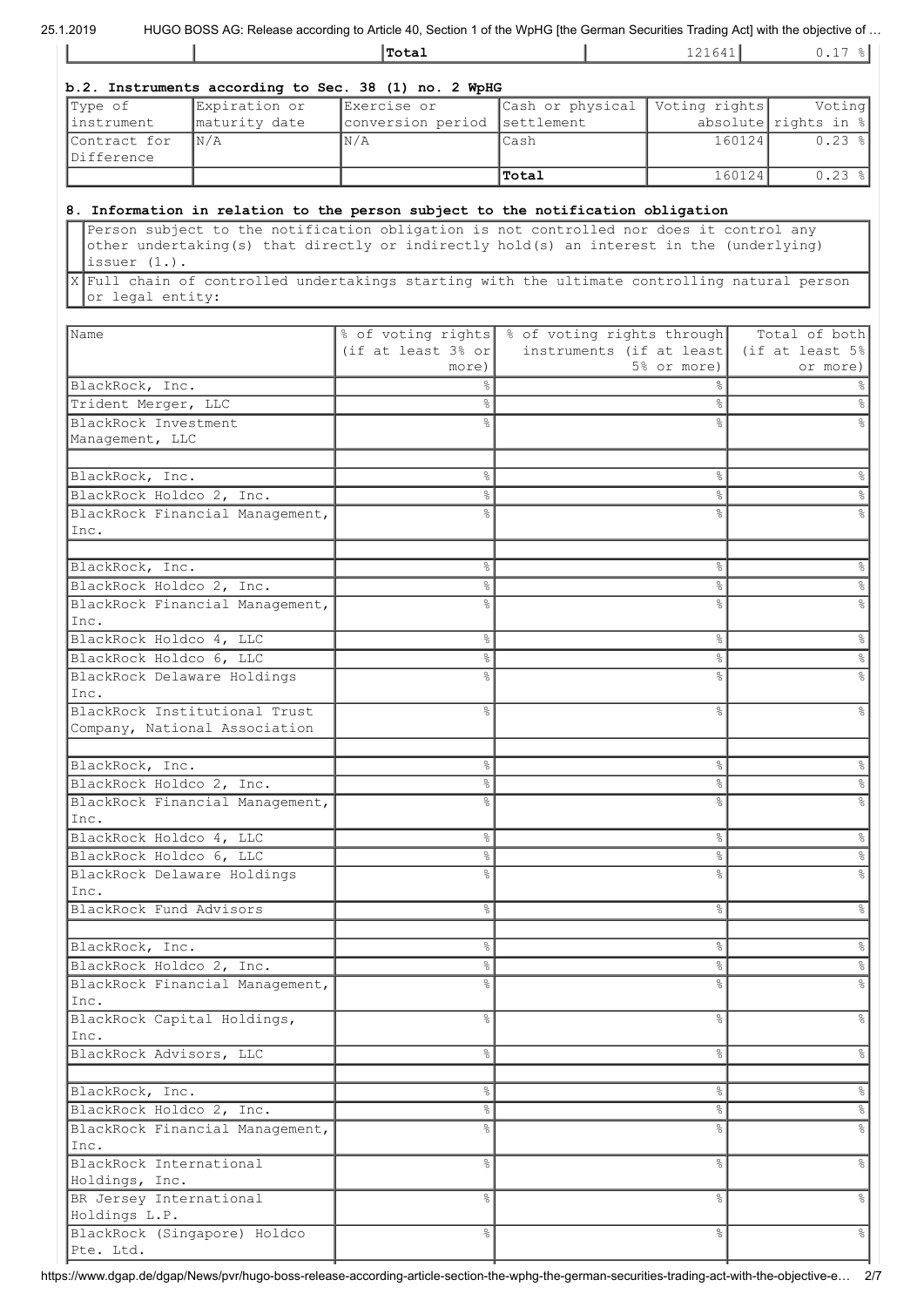| BlackRock (Singapore) Limited           | 응              | ို             | $\frac{8}{6}$        |
|-----------------------------------------|----------------|----------------|----------------------|
|                                         |                |                |                      |
| BlackRock, Inc.                         | ٥ę             | $\%$           | $\%$                 |
| BlackRock Holdco 2, Inc.                | e<br>8         | $\%$           | $\frac{1}{\sqrt{2}}$ |
| BlackRock Financial Management,         | ٩,             | $\frac{6}{6}$  |                      |
| Inc.                                    |                |                |                      |
| BlackRock International                 | ٩,             | $\approx$      | $\approx$            |
| Holdings, Inc.                          |                |                |                      |
| BR Jersey International                 | 옹              | &              | &                    |
| Holdings L.P.                           |                |                |                      |
| BlackRock (Singapore) Holdco            | ٩,             | $\frac{6}{6}$  | g                    |
| Pte. Ltd.                               |                |                |                      |
| BlackRock HK Holdco Limited             | 응              | &              | &                    |
| BlackRock Asset Management              | ٥Ŗ             | $\frac{6}{6}$  |                      |
| North Asia Limited                      |                |                |                      |
|                                         |                |                |                      |
| BlackRock, Inc.                         | e<br>8         | &              | $\%$                 |
| BlackRock Holdco 2, Inc.                | $\frac{8}{6}$  | &              | $\%$                 |
|                                         |                |                |                      |
| BlackRock Financial Management,<br>Inc. | ٩,             | $\frac{6}{10}$ | $\frac{1}{\sqrt{2}}$ |
|                                         |                |                |                      |
| BlackRock International                 | 옹              | $\frac{6}{6}$  | g<br>8               |
| Holdings, Inc.                          |                |                |                      |
| BR Jersey International                 | 욲              | $\frac{6}{6}$  | $\frac{6}{10}$       |
| Holdings L.P.                           |                |                |                      |
| BlackRock (Singapore) Holdco            | ٩,             | $\frac{6}{6}$  | $\frac{6}{5}$        |
| Pte. Ltd.                               |                |                |                      |
| BlackRock HK Holdco Limited             | o.             | $\%$           | $\%$                 |
| BlackRock Lux Finco S.à r.l.            | o.             | $\%$           | $\frac{1}{\sqrt{2}}$ |
| BlackRock Japan Holdings GK             | ٩,             | $\%$           | $\frac{1}{\sqrt{2}}$ |
| BlackRock Japan Co., Ltd.               | ٩,             | $\frac{6}{6}$  | $\frac{6}{5}$        |
|                                         |                |                |                      |
| BlackRock, Inc.                         | o <sub>o</sub> | $\%$           | $\%$                 |
| BlackRock Holdco 2, Inc.                | o.             | $\%$           | $\frac{1}{\sqrt{2}}$ |
| BlackRock Financial Management,         | 응              | $\approx$      | ٩,                   |
| Inc.                                    |                |                |                      |
| BlackRock International                 | 옹              | &              | g                    |
| Holdings, Inc.                          |                |                |                      |
| BR Jersey International                 | g              | &              | g                    |
| Holdings L.P.                           |                |                |                      |
| BlackRock Australia Holdco Pty.         | ⊱              | ိင             | °                    |
| Ltd.                                    |                |                |                      |
| BlackRock Investment Management         | ⊱              | &              | $\approx$            |
| (Australia) Limited                     |                |                |                      |
|                                         |                |                |                      |
| BlackRock, Inc.                         | °              | $\%$           | $\frac{1}{6}$        |
| BlackRock Holdco 2, Inc.                | 옹              | $\%$           | $\%$                 |
| BlackRock Financial Management,         |                | $\frac{6}{6}$  |                      |
|                                         | o.             |                | $\%$                 |
| Inc.                                    |                |                |                      |
| BlackRock International                 | 옹              | $\%$           | $\frac{6}{5}$        |
| Holdings, Inc.                          |                |                |                      |
| BR Jersey International                 | 옹              | $\%$           | °                    |
| Holdings L.P.                           |                |                |                      |
| BlackRock Holdco 3, LLC                 | 옹              | $\%$           | $\%$                 |
| BlackRock Canada Holdings LP            | °              | $\%$           | $\frac{6}{\sqrt{2}}$ |
| BlackRock Canada Holdings ULC           | o.             | $\%$           | $\frac{1}{\sqrt{2}}$ |
| BlackRock Asset Management              | o<br>R         | $\frac{6}{6}$  | $\frac{6}{5}$        |
| Canada Limited                          |                |                |                      |
|                                         |                |                |                      |
| BlackRock, Inc.                         | 옹              | $\%$           | $\frac{1}{6}$        |
| BlackRock Holdco 2, Inc.                | 옹              | $\%$           | $^{\circ}$           |
| BlackRock Financial Management,         | 응              | $\frac{6}{6}$  | $\%$                 |
| Inc.                                    |                |                |                      |
| BlackRock International                 | g              | $\%$           | &                    |
| Holdings, Inc.                          |                |                |                      |
| BR Jersey International                 | 응              | $\frac{6}{6}$  | °                    |
| Holdings L.P.                           |                |                |                      |
| BlackRock Holdco 3, LLC                 | °              | $\%$           | $\infty$             |
| BlackRock Cayman Capital                | 옹              | $\%$           | $\frac{1}{6}$        |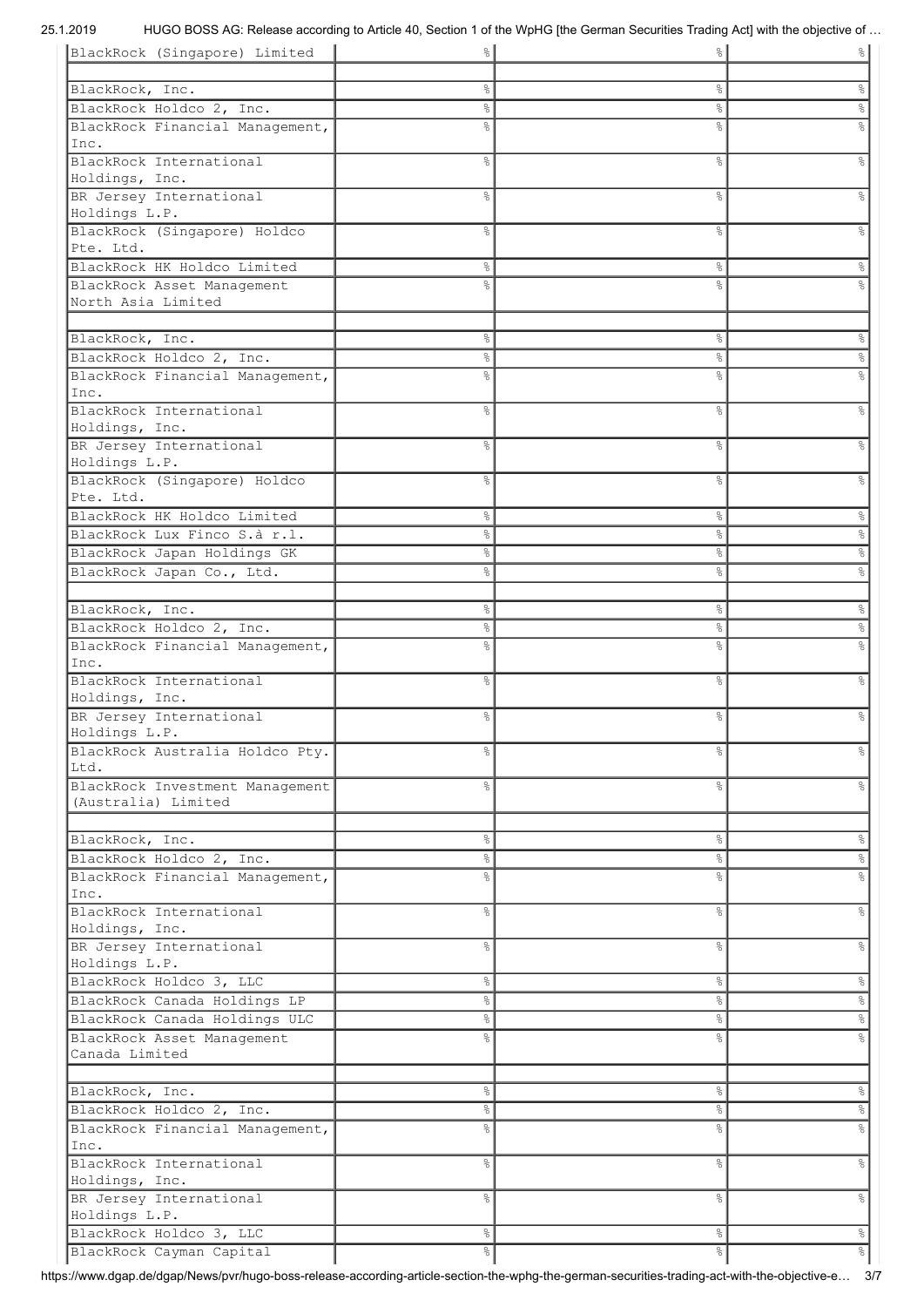# 25.1.2019 HUGO BOSS AG: Release according to Article 40, Section 1 of the WpHG [the German Securities Trading Act] with the objective of …

| Holdings Limited                        |                |                |                           |
|-----------------------------------------|----------------|----------------|---------------------------|
| BlackRock UK A LLP                      | ⊱              | $\frac{6}{6}$  | &                         |
| BlackRock UK 2 LLP                      | e<br>8         | $\%$           | $\%$                      |
| BlackRock UK 3 LLP                      | ⊱              | နွ             | $\%$                      |
|                                         |                |                |                           |
| BlackRock UK 4 LLP                      | ٥ę             | &              | e<br>S                    |
|                                         |                |                |                           |
| BlackRock, Inc.                         | e<br>8         | $\%$           | $\ensuremath{\mathsf{S}}$ |
| BlackRock Holdco 2, Inc.                | e<br>8         | $\%$           | $\%$                      |
| BlackRock Financial Management,         | ⊱              | $\frac{6}{2}$  | $\approx$                 |
| Inc.                                    |                |                |                           |
| BlackRock International                 | ٩,             | &              | g.                        |
|                                         |                |                |                           |
| Holdings, Inc.                          |                |                |                           |
| BR Jersey International                 | 옹              | &              | နွ                        |
| Holdings L.P.                           |                |                |                           |
| BlackRock Holdco 3, LLC                 | 옹              | $\frac{6}{6}$  | &                         |
| BlackRock Cayman 1 LP                   | o <sub>o</sub> | &              | °                         |
| BlackRock Cayman West Bay Finco         | g              | o <sub>o</sub> | e<br>8                    |
| Limited                                 |                |                |                           |
| BlackRock Cayman West Bay IV            | ٩,             | $\frac{6}{6}$  | $\%$                      |
| Limited                                 |                |                |                           |
|                                         |                |                |                           |
| BlackRock Group Limited                 | 옹              | နွ             | 응                         |
| BlackRock Finance Europe                | ⊱              | ٥Ŗ             | ٥Ŗ                        |
| Limited                                 |                |                |                           |
| BlackRock Advisors (UK) Limited         | 옹              | $\frac{6}{6}$  | $\frac{6}{5}$             |
|                                         |                |                |                           |
| BlackRock, Inc.                         | 옹              | $\frac{8}{6}$  | $\%$                      |
|                                         |                |                |                           |
| BlackRock Holdco 2, Inc.                | 옹              | &              | $\%$                      |
| BlackRock Financial Management,         | °              | ٥Ŗ             | $\frac{6}{10}$            |
| Inc.                                    |                |                |                           |
| BlackRock International                 | ٥Ŗ             | o <sub>o</sub> | $\frac{6}{5}$             |
| Holdings, Inc.                          |                |                |                           |
| BR Jersey International                 | ٥Ŗ             | $\frac{6}{2}$  | $\frac{6}{5}$             |
| Holdings L.P.                           |                |                |                           |
| BlackRock Holdco 3, LLC                 | 옹              | $\frac{6}{6}$  | 응                         |
| BlackRock Cayman 1 LP                   | ٥ę             | နွ             | °                         |
|                                         |                |                |                           |
| BlackRock Cayman West Bay Finco         | 응              | g<br>6         | ٩,                        |
| Limited                                 |                |                |                           |
| BlackRock Cayman West Bay IV            |                | 8              |                           |
|                                         | ⊱              |                | g                         |
| Limited                                 |                |                |                           |
| BlackRock Group Limited                 | °              | &              | $\frac{8}{6}$             |
|                                         | ٥Ŗ             | ٥Ŗ             | ٩,                        |
| BlackRock Luxembourg Holdco S.à<br>r.l. |                |                |                           |
|                                         |                |                |                           |
| BlackRock UK Holdco Limited             | o.             | $\%$           | $\frac{6}{5}$             |
| BlackRock Asset Management              | ٩,             | $\frac{1}{2}$  | ٩,                        |
| Schweiz AG                              |                |                |                           |
|                                         |                |                |                           |
| BlackRock, Inc.                         | 옹              | $\%$           | $\frac{6}{6}$             |
| BlackRock Holdco 2, Inc.                | °              | °              | $\%$                      |
|                                         | ٩,             | o <sub>o</sub> | $\%$                      |
| BlackRock Financial Management,<br>Inc. |                |                |                           |
|                                         |                |                |                           |
| BlackRock International                 | 옹              | $\%$           | $\frac{6}{5}$             |
| Holdings, Inc.                          |                |                |                           |
| BR Jersey International                 | 옹              | $\%$           | $\frac{1}{6}$             |
| Holdings L.P.                           |                |                |                           |
| BlackRock Holdco 3, LLC                 | o.             | $\%$           | $\frac{6}{5}$             |
| BlackRock Cayman 1 LP                   | o.             | $\%$           | $\%$                      |
| BlackRock Cayman West Bay Finco         | ٥Ŗ             | o <sub>o</sub> | $\%$                      |
| Limited                                 |                |                |                           |
|                                         | 옹              | $\%$           | $\frac{6}{6}$             |
| BlackRock Cayman West Bay IV<br>Limited |                |                |                           |
|                                         |                |                |                           |
| BlackRock Group Limited                 | 옹              | $\%$           | $\%$                      |
| BlackRock Luxembourg Holdco S.à         | ٥Ŗ             | o <sub>o</sub> | g<br>8                    |
| r.l.                                    |                |                |                           |
| BlackRock (Luxembourg) S.A.             | ٥ę             | $\%$           | &                         |
|                                         |                |                |                           |
| BlackRock, Inc.                         | 응              | နွ             | $\frac{1}{6}$             |
|                                         | 옹              | နွ             | 응                         |
| BlackRock Holdco 2, Inc.                |                |                |                           |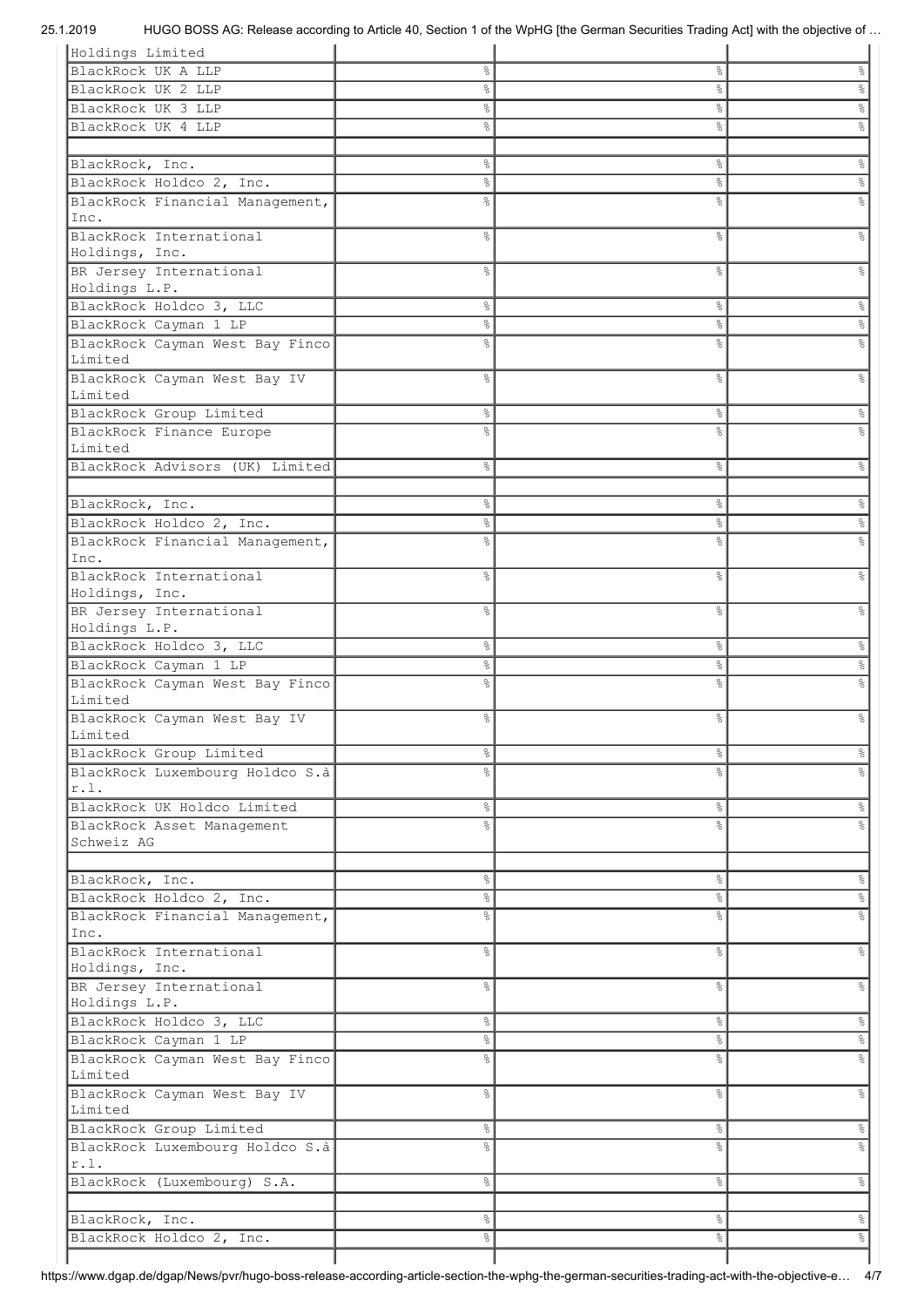## 25.1.2019 HUGO BOSS AG: Release according to Article 40, Section 1 of the WpHG [the German Securities Trading Act] with the objective of …

| BlackRock Financial Management,             |                 | ⊱              | $\frac{1}{6}$                  |
|---------------------------------------------|-----------------|----------------|--------------------------------|
| Inc.                                        |                 |                |                                |
| BlackRock International<br>Holdings, Inc.   | ⊱               | ٩,             | $\approx$                      |
| BR Jersey International                     | ٩,              | &              | $\frac{6}{5}$                  |
| Holdings L.P.                               |                 |                |                                |
| BlackRock Holdco 3, LLC                     | $\frac{6}{6}$   | &              | $\epsilon$                     |
| BlackRock Cayman 1 LP                       | $\frac{6}{6}$   | °              | °                              |
| BlackRock Cayman West Bay Finco             | °               | ٩,             | န့                             |
| Limited                                     |                 |                |                                |
| BlackRock Cayman West Bay IV                | ٩,              | 8              | $\%$                           |
| Limited<br>BlackRock Group Limited          | $\frac{6}{\pi}$ | &              | °                              |
| BlackRock Luxembourg Holdco S.à             | ٥Ŗ              | $\frac{6}{10}$ | o,                             |
| r.1.                                        |                 |                |                                |
| BlackRock Investment Management             | ٩,              | $\frac{1}{2}$  | $\%$                           |
| Ireland Holdings Limited                    |                 |                |                                |
| BlackRock Asset Management                  | ℅               | ٥Ŗ             | $\approx$                      |
| Ireland Limited                             |                 |                |                                |
|                                             |                 |                |                                |
| BlackRock, Inc.<br>BlackRock Holdco 2, Inc. | 옹<br>옹          | s,<br>s,       | $\frac{6}{5}$<br>$\frac{6}{5}$ |
| BlackRock Financial Management,             |                 | $\frac{6}{5}$  | $\approx$                      |
| Inc.                                        |                 |                |                                |
| BlackRock International                     | ٩,              | $\frac{6}{10}$ | $\%$                           |
| Holdings, Inc.                              |                 |                |                                |
| BR Jersey International                     | ⊱               | $\frac{1}{2}$  | $\frac{6}{10}$                 |
| Holdings L.P.                               |                 |                |                                |
| BlackRock Holdco 3, LLC                     | $\frac{6}{6}$   | &              | $\epsilon$                     |
| BlackRock Cayman 1 LP                       | 옹               | &              | °                              |
| BlackRock Cayman West Bay Finco<br>Limited  |                 | ٥Ŗ             | $\approx$                      |
| BlackRock Cayman West Bay IV                | ٩,              | 8              | g.                             |
| Limited                                     |                 |                |                                |
| BlackRock Group Limited                     | 옹               | &              | °                              |
| BlackRock International Limited             |                 | 8              | o,                             |
|                                             |                 |                |                                |
| BlackRock, Inc.                             | 옹               | နွ             | %                              |
| BlackRock Holdco 2, Inc.                    | 옹               | g              | °                              |
| BlackRock Financial Management,<br>Inc.     | ిక              | 옹              | $\frac{1}{6}$                  |
| BlackRock International                     | ⊱               | ٩,             | $\%$                           |
| Holdings, Inc.                              |                 |                |                                |
| BR Jersey International                     | $\frac{6}{6}$   | o <sub>o</sub> | $\frac{6}{5}$                  |
| Holdings L.P.                               |                 |                |                                |
| BlackRock Holdco 3, LLC                     | $\frac{6}{5}$   | $\%$           | $\frac{6}{5}$                  |
| BlackRock Cayman 1 LP                       | $\%$            | $\%$           | $\%$                           |
| BlackRock Cayman West Bay Finco             | ٩,              | o <sub>o</sub> | $\%$                           |
| Limited<br>BlackRock Cayman West Bay IV     | $\frac{6}{5}$   | $\%$           | $\ensuremath{\mathsf{S}}$      |
| Limited                                     |                 |                |                                |
| BlackRock Group Limited                     | $\frac{6}{5}$   | $\%$           | $\frac{6}{5}$                  |
| BlackRock International Limited             | $\frac{6}{6}$   | °              | $\%$                           |
| BlackRock Life Limited                      | ٩,              | &              | $\ensuremath{\mathsf{S}}$      |
|                                             |                 |                |                                |
| BlackRock, Inc.                             | $\frac{6}{5}$   | o6             | $\infty$                       |
| BlackRock Holdco 2, Inc.                    | $\frac{6}{6}$   | &              | $\infty$                       |
| BlackRock Financial Management,             | ٩,              | o <sub>o</sub> | $\ensuremath{\mathsf{S}}$      |
| Inc.<br>BlackRock International             | $\frac{6}{6}$   | o <sub>o</sub> | $\frac{6}{5}$                  |
| Holdings, Inc.                              |                 |                |                                |
| BR Jersey International                     | 옹               | o <sub>o</sub> | $\%$                           |
| Holdings L.P.                               |                 |                |                                |
| BlackRock Holdco 3, LLC                     | $\frac{6}{5}$   | &              | $\%$                           |
| BlackRock Cayman 1 LP                       | 옹               | &              | $\frac{1}{6}$                  |
| BlackRock Cayman West Bay Finco             | 옹               | g<br>6         | န့                             |
| Limited                                     |                 |                |                                |
| BlackRock Cayman West Bay IV                | $\%$            | နွ             | $\%$                           |

https://www.dgap.de/dgap/News/pvr/hugo-boss-release-according-article-section-the-wphg-the-german-securities-trading-act-with-the-objective-e… 5/7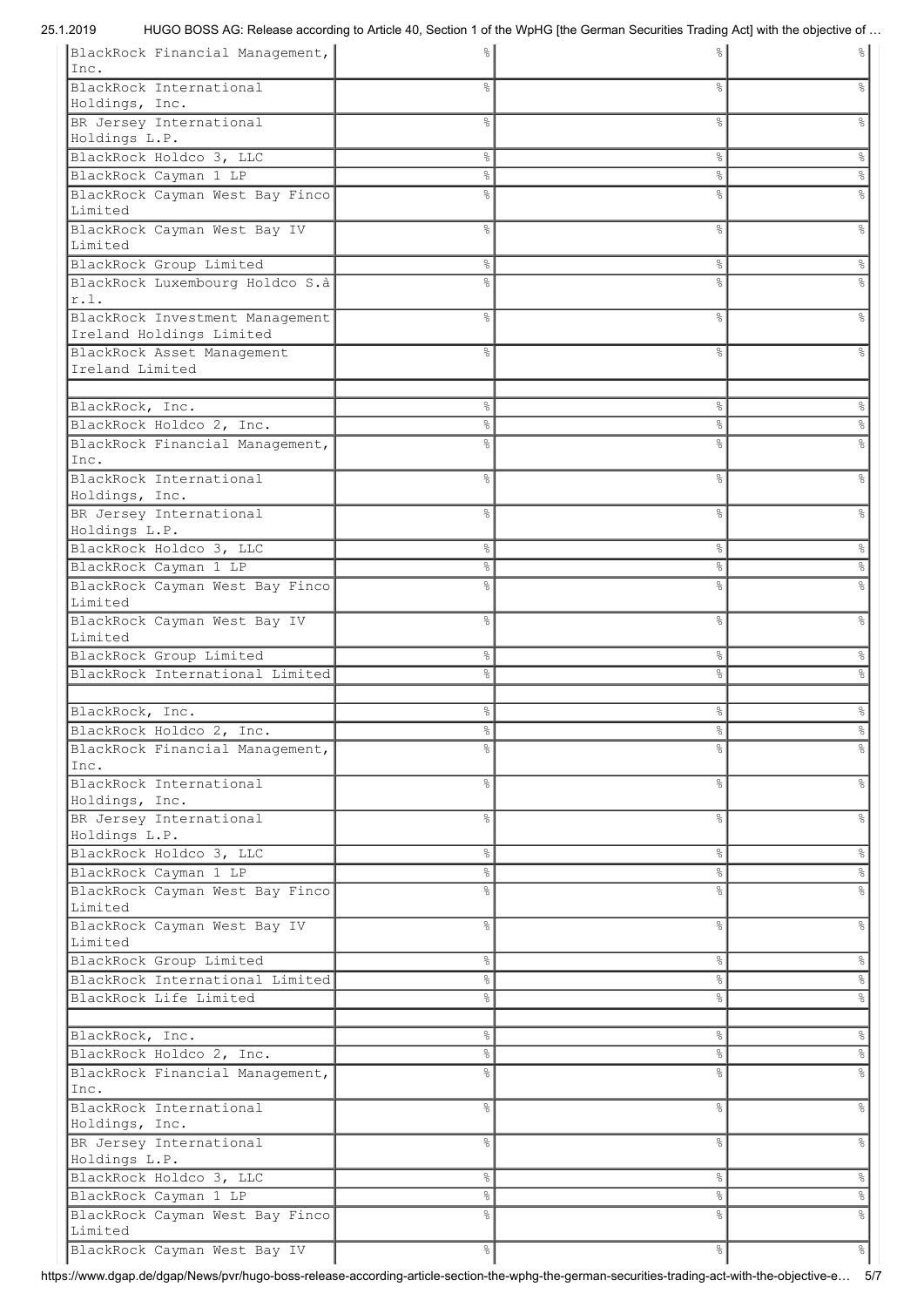| Limited                                         |               |                |               |
|-------------------------------------------------|---------------|----------------|---------------|
| BlackRock Group Limited                         | 옹             | &              | &             |
| BlackRock Finance Europe                        | 응             | ٥Ŗ             |               |
| Limited                                         |               |                |               |
| BlackRock (Netherlands) B.V.                    | 옹             | &              | e<br>8        |
|                                                 |               |                |               |
|                                                 |               |                |               |
| BlackRock, Inc.                                 | °             | $\%$           | 응             |
| BlackRock Holdco 2, Inc.                        | e<br>8        | s,             | °             |
| BlackRock Financial Management,                 | ⊱             | &              | e<br>8        |
| Inc.                                            |               |                |               |
| BlackRock International                         | ⊱             | &              | 옹             |
| Holdings, Inc.                                  |               |                |               |
| BR Jersey International                         | g             | &              | g             |
| Holdings L.P.                                   |               |                |               |
| BlackRock Holdco 3, LLC                         | 옹             | $\%$           | %             |
| BlackRock Cayman 1 LP                           | 옹             | $\%$           | °             |
| BlackRock Cayman West Bay Finco                 | 욲             | 8              | 응             |
| Limited                                         |               |                |               |
| BlackRock Cayman West Bay IV                    | g.            | $\%$           | &             |
| Limited                                         |               |                |               |
| BlackRock Group Limited                         | ွေ            | ိင             | g.            |
| BlackRock Finance Europe                        |               | g,             |               |
| Limited                                         |               |                |               |
| BlackRock Investment Management                 | ⊱             | $\frac{6}{5}$  |               |
| (UK) Limited                                    |               |                |               |
|                                                 |               |                |               |
| BlackRock, Inc.                                 | 옹             | $\%$           | 옹             |
|                                                 |               |                |               |
| BlackRock Holdco 2, Inc.                        | ٥ę            | နွ             | s,            |
| BlackRock Financial Management,                 | °             | 8              |               |
| Inc.                                            |               |                |               |
| BlackRock International                         | g.            | &              | g             |
| Holdings, Inc.                                  |               |                |               |
| BR Jersey International                         | ⊱             | &              | g             |
|                                                 |               |                |               |
| Holdings L.P.                                   |               |                |               |
| BlackRock Holdco 3, LLC                         | 응             | $\%$           | 옹             |
| BlackRock Cayman 1 LP                           | ⊱             | နွ             | s,            |
| BlackRock Cayman West Bay Finco                 |               | 8              | g             |
| Limited                                         |               |                |               |
| BlackRock Cayman West Bay IV                    | 응             | နွ             | ⊱             |
| Limited                                         |               |                |               |
| BlackRock Group Limited                         | $\frac{6}{3}$ | ိင             | 응             |
| BlackRock Finance Europe                        | ⊱             | o <sub>o</sub> | g             |
| Limited                                         |               |                |               |
|                                                 | 옹             | &              | နွ            |
| BlackRock Investment Management<br>(UK) Limited |               |                |               |
|                                                 |               |                |               |
| BlackRock Asset Management<br>Deutschland AG    | g             | 8              | e<br>8        |
|                                                 |               |                |               |
|                                                 |               |                |               |
| BlackRock, Inc.                                 | 옹             | $\%$           | &             |
| BlackRock Holdco 2, Inc.                        | 응             | နွ             | °             |
| BlackRock Financial Management,                 | ⊱             | 8              | e<br>8        |
| Inc.                                            |               |                |               |
| BlackRock International                         | 옹             | &              | g.            |
| Holdings, Inc.                                  |               |                |               |
| BR Jersey International                         | ٥Ŗ            | 8              | နွ            |
| Holdings L.P.                                   |               |                |               |
| BlackRock Holdco 3, LLC                         | °             | $\%$           | %             |
| BlackRock Cayman 1 LP                           | 옹             | $\%$           | °             |
| BlackRock Cayman West Bay Finco                 | ⊱             | g<br>6         | 응             |
| Limited                                         |               |                |               |
| BlackRock Cayman West Bay IV                    | ٥Ŗ            | &              | o,            |
| Limited                                         |               |                |               |
| BlackRock Group Limited                         | °             | $\%$           | $\frac{6}{6}$ |
| BlackRock Finance Europe                        | ٩,            | o <sub>o</sub> | e<br>8        |
| Limited                                         |               |                |               |
| BlackRock Investment Management                 | ⊱             | &              | o,            |
| (UK) Limited                                    |               |                |               |